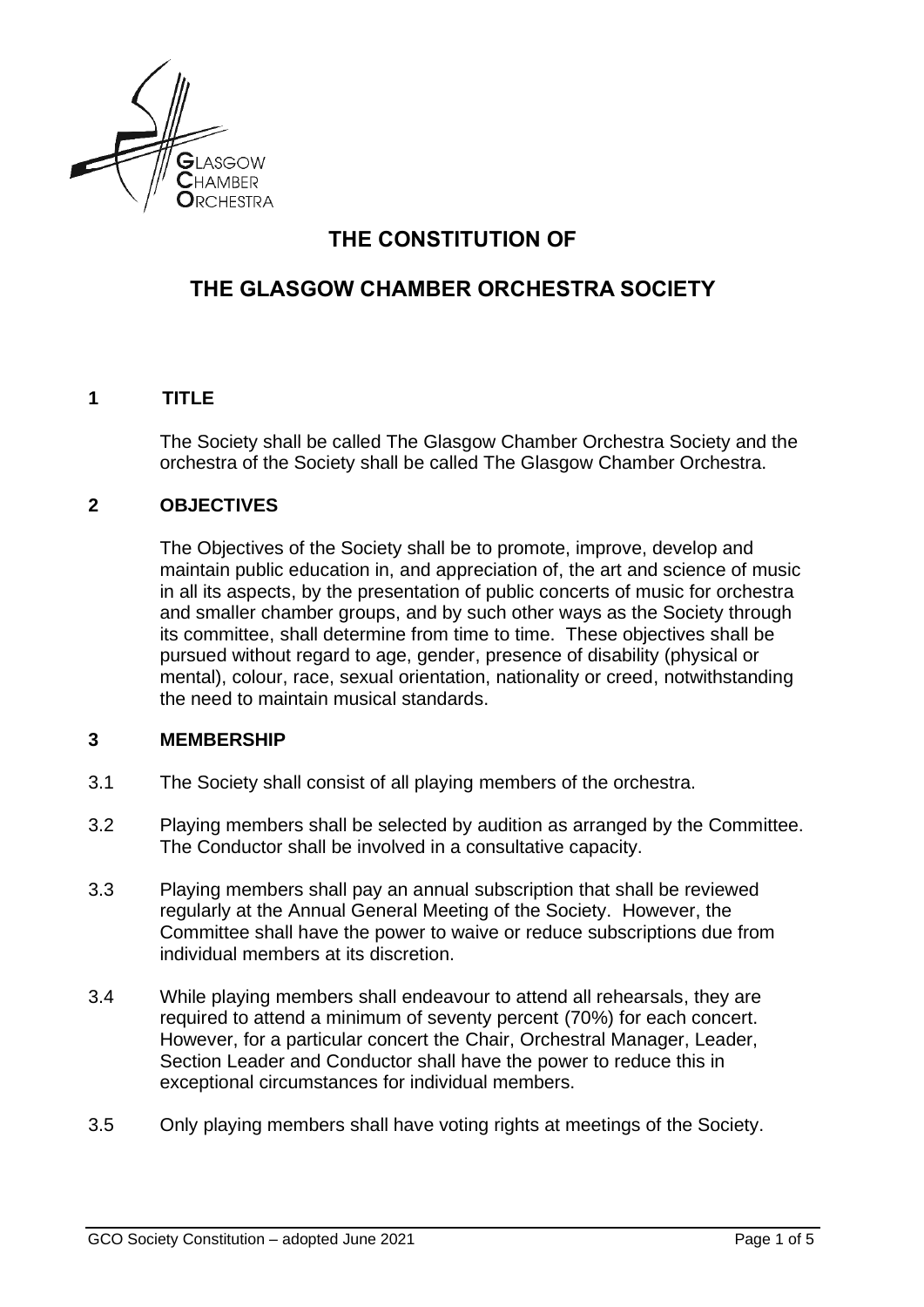

## **4 OFFICE BEARERS AND COMMITTEE MEMBERS**

- 4.1 The office bearers of the Society, drawn from the playing membership, shall comprise
	- a) Chair
	- c) Secretary
	- d) Treasurer

The committee members, also drawn from the playing membership, shall comprise

- d) Orchestral Manager
- e) Librarian
- f) Publicity
- g) Leader (ex-officio)
- h) General Member (maximum of 3)
- 4.2 All office bearers and committee members shall serve on a voluntary basis. They shall retire annually but shall be immediately eligible for re-election. No two or more of the foregoing offices shall be held by the same person at any one time. Office bearers and committee members are hereinafter referred to as "the Committee".

#### **5 MANAGEMENT**

- 5.1 The affairs of the Society shall be conducted by the Committee. For all meetings of the Committee, a minimum of four in attendance shall constitute a quorum.
- 5.2 In the event of a vacancy occurring between two Annual General Meetings, the Committee shall have the power to fill the vacancy. Any person so appointed shall complete the term of office of their predecessor.
- 5.3 The Committee shall have the power to appoint, from within their own number or from the playing members of the Society, sub-committees for specific purposes. In all cases, a sub-committee's recommendations shall be subject to review by the Committee.
- 5.4 All correspondence shall be issued by the Secretary, or a nominated deputy as appropriate.

#### **6 COMMITTEE MEETINGS**

- 6.1 The Chair shall preside at all meetings of the Committee. In the absence of the Chair, those members present shall elect a Chair "pro tem" for the meeting. All committee members, including the Chair, shall have a deliberative vote. In the event of a tied vote, there shall be no casting vote. Either discussion shall continue until a consensus is reached, or, should this not prove possible, the status quo shall prevail.
- 6.2 Meetings of the Committee shall be held as required.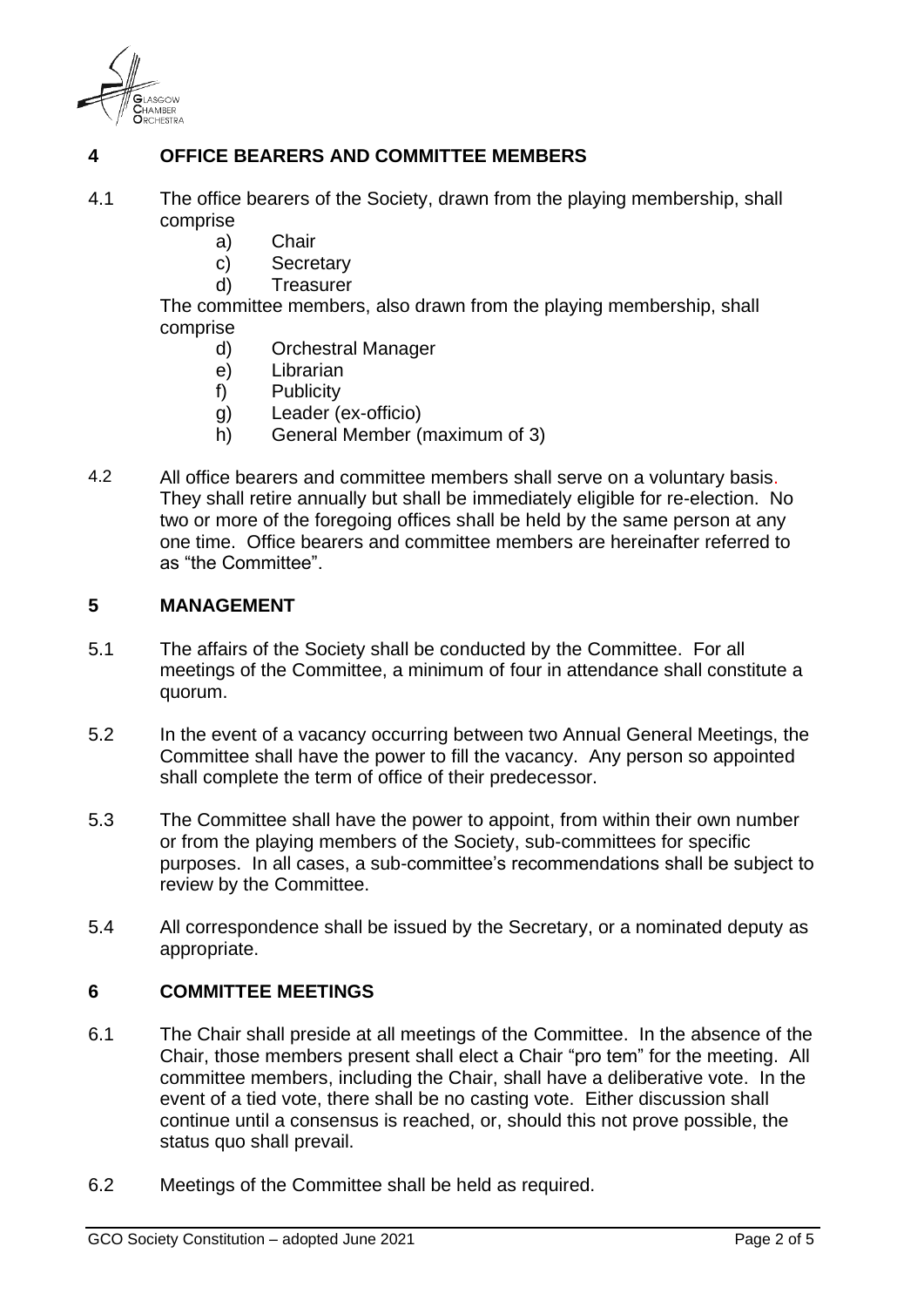

6.3 The Secretary shall convene meetings of the Committee and shall keep minutes of these meetings.

## **7 GENERAL MEETINGS**

7.1 As soon as is practicable after the summer concert, the playing members shall be called to an Annual General Meeting of which at least fourteen days' notice in writing shall be given by the Secretary. At this meeting, relevant reports and the provisional accounts of the Society for the preceding year shall be presented, office bearers and committee members elected, and any other competent business transacted.

Before the end of October each year, the independently examined accounts of the Society, previously approved by the Committee, shall be presented to the membership at an Extraordinary General Meeting. Members shall receive at least fourteen days' notice of this meeting in writing from the Secretary.

- 7.2 An Extraordinary General Meeting may be called
	- (a) when the Committee so decides, OR
	- (b) on a request being lodged in writing with the Secretary, signed by at least five members of the Society, and stating the business to be discussed.

Within fourteen days of receiving such a request, the Secretary shall call an Extraordinary General Meeting for which a minimum of 14 days' notice shall be given. The calling notice shall state the business to be discussed at the meeting and shall be distributed to all members by electronic mail or post.

- 7.3 A quorum at any General Meeting shall be ten members.
- 7.4 Voting at General Meetings shall be by show of hands except that, on request of at least one third of the members present, a secret ballot shall be held. The Chair shall not have a deliberative vote, but in the event of a tie shall have a casting vote.
- 7.5 Electronic mail shall be the preferred form of written communication for all orchestra business.

#### **8 FINANCE**

- 8.1 The financial year of the Society shall terminate on 30<sup>th</sup> June.
- 8.2 The Treasurer shall record all financial transactions of the Society and shall keep the Committee appraised of the Society's financial situation on a regular basis.
- 8.3 A bank account shall be maintained in the name of the Society. The Treasurer shall be authorised to operate said account online in accordance with bank procedures, subject to all transactions being approved by a second authorised signatory.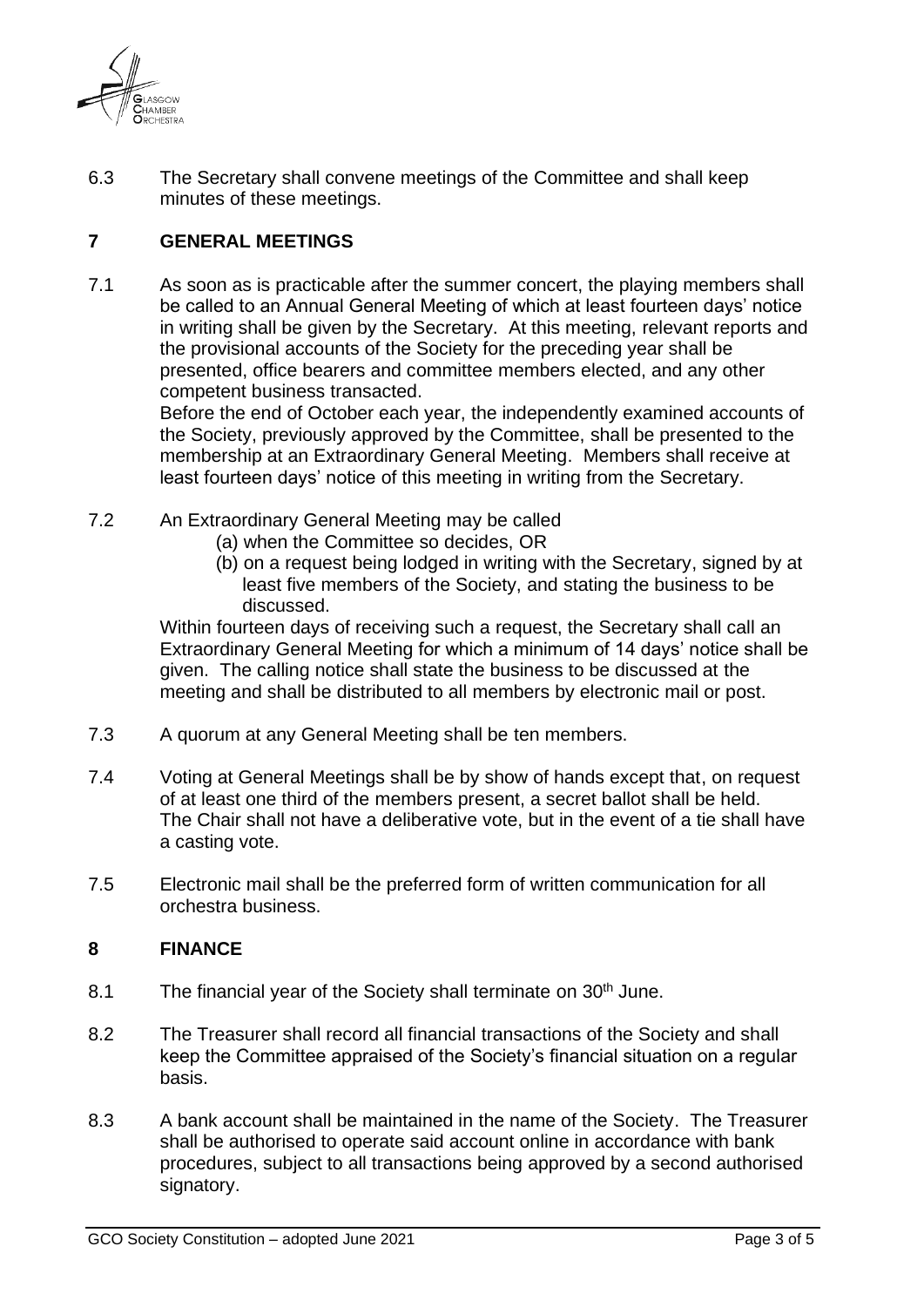

- 8.4 The accounts of the Society shall be independently examined by a person appointed by the Society at the Annual General Meeting. Such examiner must be independent of the Society. In accordance with charity law, the examiner must, in the reasonable opinion of the Committee, be competent to carry out the examination.
- 8.5 The income and property of the Society, however derived, shall be applied solely towards promoting the defined objectives of the Society. No portion thereof shall be paid or transferred to any member or members of the Society except in payment of legitimate expenses incurred on behalf of the Society.

#### **9 CONDUCTOR**

- 9.1 The Conductor shall be appointed by a majority vote of members at a General Meeting and shall receive remuneration for his or her services. The amount of such remuneration and the terms of engagement shall be the responsibility of the Committee. The Conductor shall not be eligible for election to the Committee but shall be entitled to attend all meetings of the Committee.
- 9.2 In the event of a planned absence, the Conductor may recommend a deputy to the Committee, who may ratify or reject the nomination.
- 9.3 In the event of unforeseen circumstances whereby the Conductor is unavailable for a concert and/or rehearsals and time is of the essence, the Committee shall have the right to source and appoint an alternative Conductor for the time required.

#### 10 **COMPLAINTS**

Any member of the Society wishing to raise a complaint for consideration by the Committee shall communicate the nature of the complaint to the Secretary in writing. The complaint will be discussed at the next appropriate committee meeting.

#### 11 **TERMINATION OF MEMBERSHIP**

- 11.1 A Player's membership of the Society may be terminated if his or her conduct is deemed contrary to the objectives of the Society.
- 11.2 In this instance, the following procedures shall be invoked:
	- a) One verbal warning shall be issued to the member or members concerned by the Chair, or his or her appointed representative. Said verbal warning shall be witnessed by one other member of the Committee and shall be recorded formally.